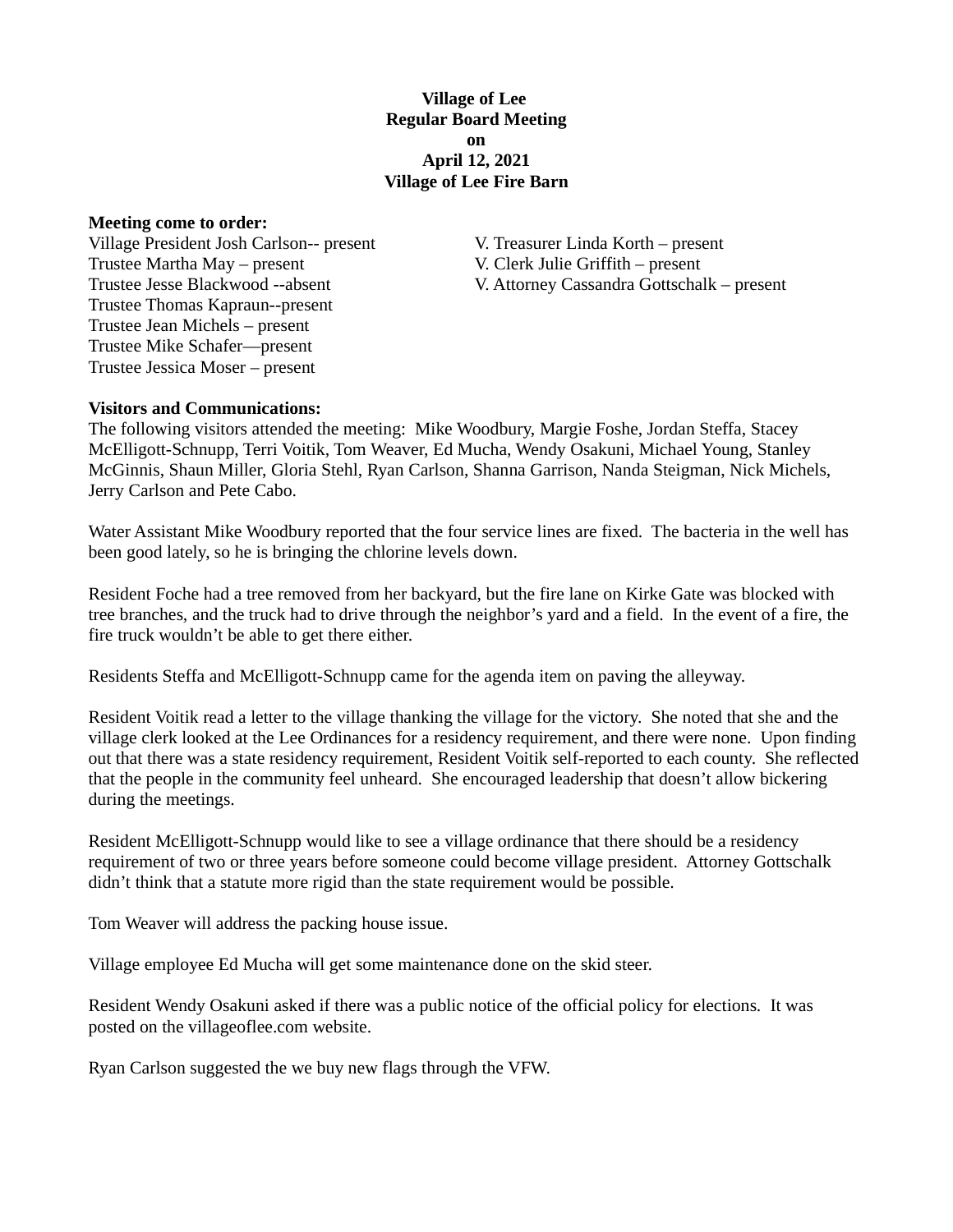## **Old Business:**

Resident Steffa got a quote from Royer for \$9500 for paving the entire alley. He would like each resident to pay a quarter and the village to pay a quarter. Resident McElligott-Schnupp asked if more bids were needed. There was discussion about repairs going forward. Attorney Gottschalk will look into what kind of agreement would legally be required. According to Resident Steffa, he owns half and the village owns half. The other two residents agreed to share the cost because they use the alley.

Pete Cabo will call his employee and get the yellow truck out of town.

Treasurer Linda Korth noted that Assistant Woodbury's last pay increase was effective August 2015 from \$17.50 to \$20/hour. Her last increase was effective August 2015. The Shabbona treasurer makes \$26.65/hour, and Treasurer Korth makes \$20/hour.

There was discussion about using Pay Pal as an option to pay the water bills. The user would pay the fee. Treasurer Korth also looked into Clover which charges a lot of fees. Attorney Gottschalk recommended Payment Service Network which has a \$1 convenience fee for a bank account and 2.75% fee if using a credit card. Automated payments can be set up also. Treasurer Korth will look into it. Trustee Martha May doesn't think that on-line bill payments are necessary. Several residents don't use checks.

According to a letter from the attorney, several documents have to be uploaded to the website. Treasurer Korth asked of Lori Korth could upload documents to the website as a volunteer. Treasurer Korth made an organizational chart, a FOIA form, etc. that will need to be uploaded. The general consensus of the board is to allow Lori Korth to work on the website.

Treasurer Korth asked if someone was denied putting a post on the facebook page about a meeting. The same person tried to post the same thing twice, so one was denied and one was approved.

The village clerk will need to know what to do with the village equipment after the June meeting.

Attorney Gottschalk addressed the developmental agreement. She has spoken to Cabo's attorney. Cabo's attorney offered for the board to purchase the land outright. Attorney Gottschalk asked Cabo if that was the only option, and Cabo stated that is not the only option. The property is worth about \$30,000-\$35,000. Option #1 is for the portion of the land that the well house is on plus ten feet for the easement, and the village will work to get the stuff taken care of for the slaughterhouse. Trustee Kapraun expressed concern that the loan for the water project was missed last year, and he doesn't want it to be missed again this year. Cabo noted that his family has been in this town for 30 years. Before the fire occurred, he had a vested interest in retaining the land for a septic system. Since the fire, he no longer needs the land, since he will rebuild in a new location. The issues such as smell, septic, noise, etc., will be gone since the new slaughterhouse will be a "state of the art" building.

Tom Weaver spoke on Cabo's behalf. In exchange for the land needed for the well plus the easement, he requested that the slaughterhouse be rezoned M2 which would allow for a slaughterhouse to be built according to the Village of Lee code. A few of the buildings will be taken down, and all the garbage will be removed. Attorney Gottschalk will draft a developmental agreement. Cabo asked if the exact measurements will be included on the developmental agreement, and they will. Lee County will have to approve the septic field, but it was already approved by DeKalb County, so Cabo is not expecting any problems.

Trustee Mike Schafer made a motion to approve the March minutes. Trustee Kapraun seconded the motion, and all were in favor. Treasurer Korth noted that she has to transfer money into the general saving account every month to avoid a dormant fee. The village board agreed to close that account and add the money to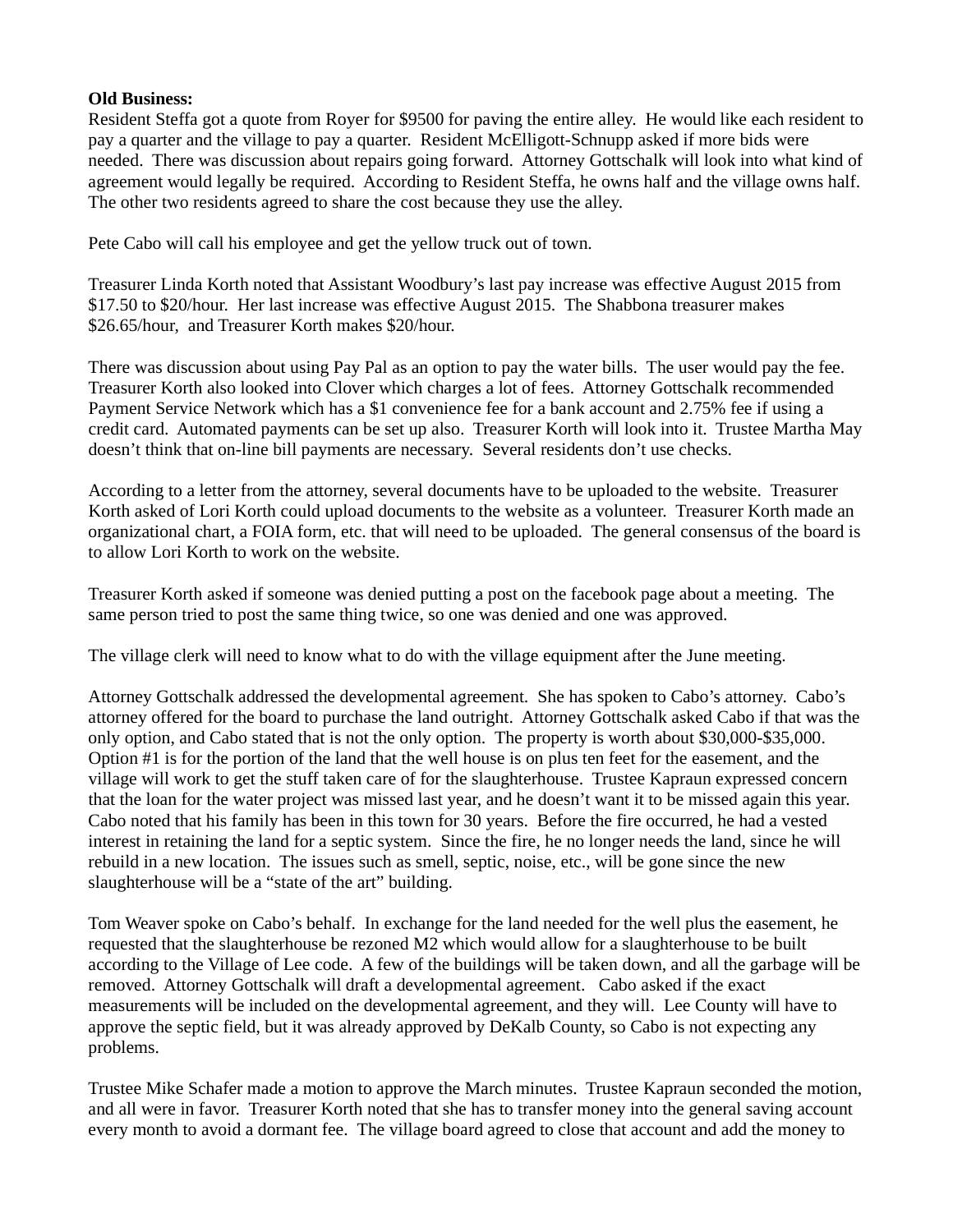the CD. Trustee May made a motion to accept the treasurer's report, and Trustee Jean Michels seconded the motion. All were in favor. Trustee Michels made a motion to pay the bills, and Trustee Kapraun seconded the motion. With a roll call vote, the motion carried unanimously.

## **New Business:**

There was discussion on the municipal aggregation contract renewal. The board generally consented that the village president could sign the agreement.

Attorney Gottschalk spent most of the day Friday looking into what happens next with the outcome of the election. She spoke to special experts on elections at the state level and researched the state municipal code and the state election code. There isn't a precise answer. Some think there is a vacancy, but others disagree. There are two interpretations. Section 3.1-15-10 says that the chief executive office shall hold office for four years and until his successor occupies the position, which would be at the next election in two years. Some case law says this is a void election because the winner cannot be sworn in. Resident Voitik would have had to have been a resident since December 2019, since she completed the nomination paperwork in December 2020. The board could go to the court and ask that the election be declared void.

The second interpretation is that there is a vacancy which requires an appointment of one of the trustees. It has to be a majority vote to appoint one of the trustees. If that cannot be accomplished, then an appointee can be made from the public with a majority vote. By majority vote the trustees can declare a vacancy beginning at the May meeting. If the village board voted someone in, they would serve an unexpired two year term. That person could run for another two-year term, so the next full election would be in 2025. If none of the trustees want to be the village president, or if no trustees get a majority vote, then the current village president could be appointed as a member of the general public. The president has to have no debts to the municipality, no felony convictions, etc.

The bottom line is that if the board doesn't declare a vacancy, then the current president will remain president for two years. Trustee May is concerned about the lawyer's bill. The decision about whether or not to declare a vacancy can be made next month. If a vacancy is declared, there is a 60-day period to appoint someone, and there must be an interim. Attorney Gottschalk will come to the May  $10<sup>th</sup>$  meeting.

Treasurer Korth noted that the labor cost to pick up garbage is \$240. Right now the senior garbage pick up is \$10. There are 18 senior trash pickups, so there is a net loss. Assistant Woodbury noted that is rarely took him more than an hour. Trustee May suggested a different day for senior garbage pickup to avoid confusion with the regular garbage. The dumpster gets emptied on Wednesdays, so Tuesday might be a good day.

Trustee May made a motion to have senior garbage picked up on Tuesdays. The decision will wait until next month to see if the new employee will get faster.

Treasurer Korth said that from a risk management point of view maybe the village should have a copy of the driver's licenses of those who drive village vehicles. Trustee Michels is the risk management coordinator. Attorney Gottschalk noted that the expiration dates of licenses needed to be kept current.

Treasurer Korth reported that the village president does not respond to phone calls or text messages. She needs responses for things like employee hours, EPA letters, etc.

The standing fuel tank was taken to the junkyard.

Attorney Gottschalk will check and see if there is a past agreement about putting the septic field for the Village of Lee school on the Village of Lee property.